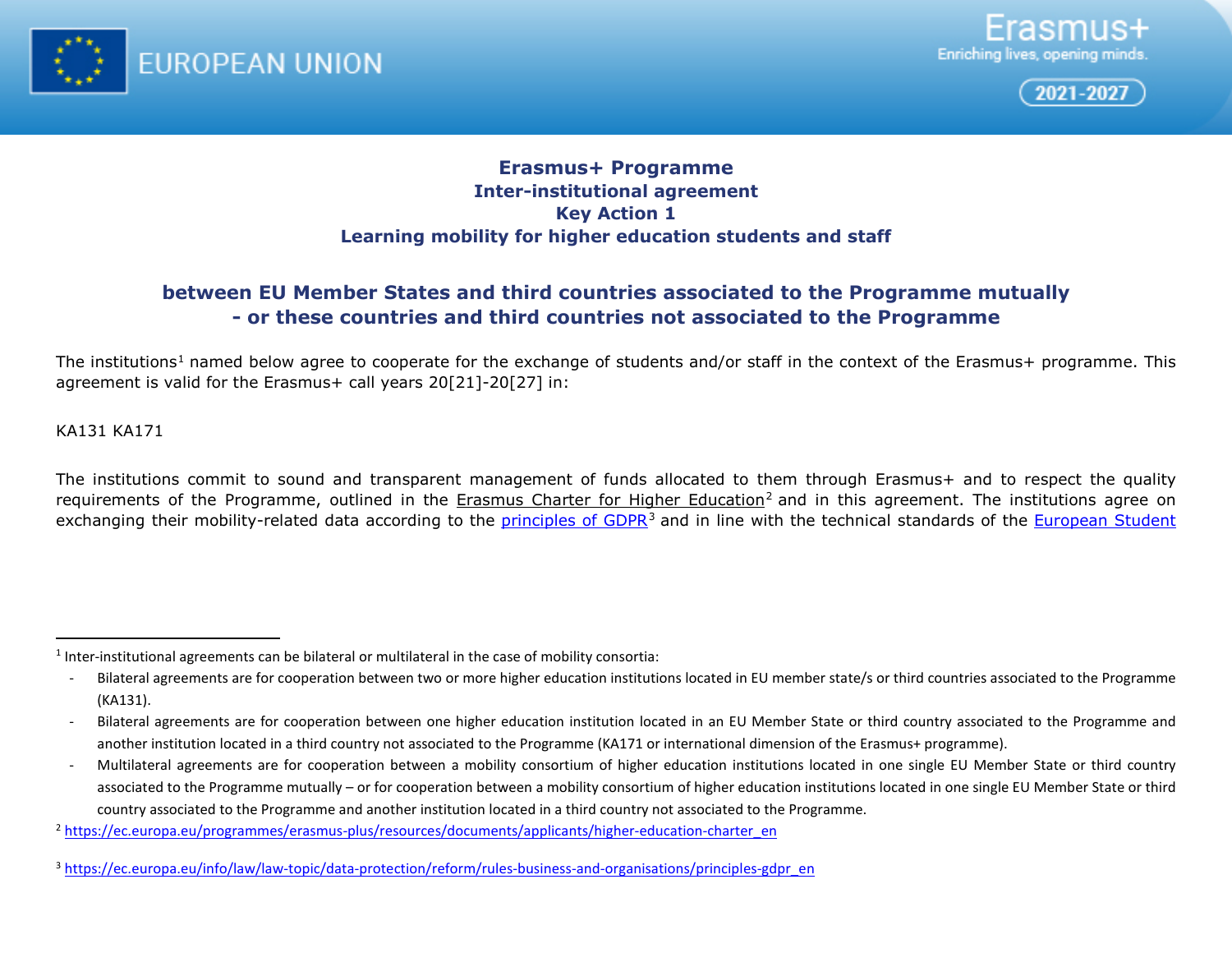<span id="page-1-2"></span><span id="page-1-1"></span><span id="page-1-0"></span>[Card Initiative](https://ec.europa.eu/education/education-in-the-eu/european-student-card-initiative_en)<sup>4</sup>, where applicable (at present in KA131 – and when this becomes available for international mobility involving third countries not associated to the Programme also in KA171 and the international dimension of the Erasmus+ programme).

Sending institutions located in EU/EEA countries have to ensure compliance with the provisions of art. 46 GDPR for all participants' personal data exchanged in the context of their mutual mobility and mobility with institutions from non-EU/EEA countries without an adequacy decision, on the condition that enforceable data subject rights and effective legal remedies for data subjects are available in the respective third country. The participants should be informed in a transparent manner about the level of protection of their personal data, if this is different from the one where the sending institution is located.

### **1. Information about the higher education institutions**

| Name of the<br>institution (and<br>department where<br>relevant) | <b>Erasmus code</b><br>or city <sup>5</sup> | Contact details <sup>6</sup> (email, phone)                                                                       | <b>Websites</b>                                                                                        |
|------------------------------------------------------------------|---------------------------------------------|-------------------------------------------------------------------------------------------------------------------|--------------------------------------------------------------------------------------------------------|
| <b>Charles University</b>                                        | CZ PRAHA07                                  | <b>Central level: Rectorate, European</b><br>Office, erasmus@ruk.cuni.cz<br><b>Faculty level:</b> Erasmus Office, | General: https://cuni.cz/<br>Faculty/faculties:<br>https://www.natur.cuni.cz/eng/study/erasmus/courses |
|                                                                  |                                             | erasmus@natur.cuni.cz<br><b>Department level:</b>                                                                 | Course catalogue: https://cuni.cz/UKEN-364.html                                                        |
|                                                                  |                                             | Department of Applied<br>Geoinformatics and Cartography<br>Dr. Markéta Potůčková                                  |                                                                                                        |
|                                                                  |                                             | marketa.potuckova@natur.cuni.cz                                                                                   |                                                                                                        |

 <sup>4</sup> [https://ec.europa.eu/education/education-in-the-eu/european-student-card-initiative\\_en](https://ec.europa.eu/education/education-in-the-eu/european-student-card-initiative_en)

<sup>&</sup>lt;sup>5</sup> Higher education institutions (HEIs) from Member States or third countries associated to the Programme should indicate their Erasmus code; HEIs from third countries not associated to the Programme should mention the city where they are located.

<sup>&</sup>lt;sup>6</sup> Contact details to reach the senior officer in charge of this agreement and of its possible updates.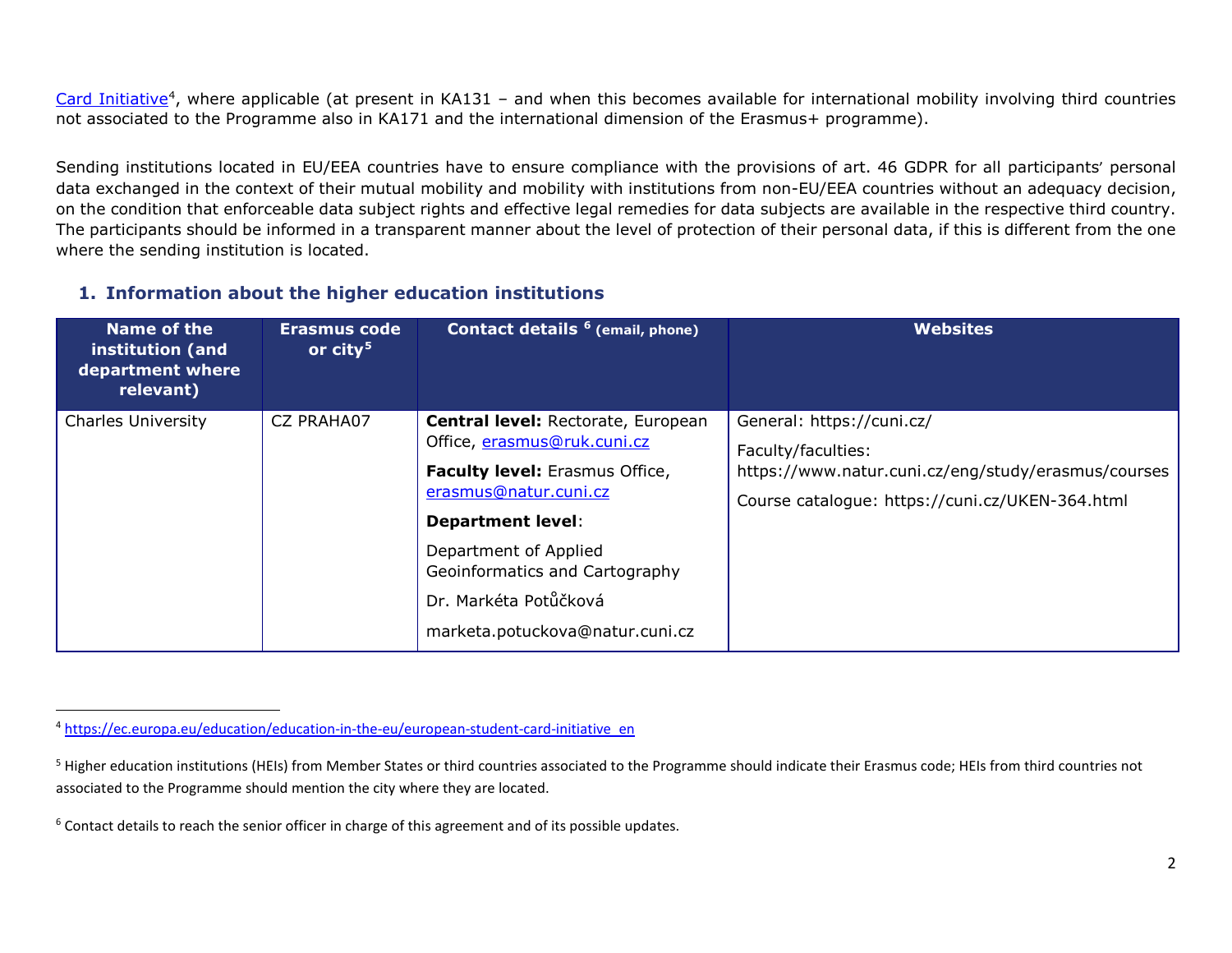<span id="page-2-0"></span>

| <b>WARSAW UNIVERSITY</b>      | PL WARSZAW02 | <b>ERASMUS Institutional</b>                        | General: https://erasmus.pw.edu.pl/erasmusen    |
|-------------------------------|--------------|-----------------------------------------------------|-------------------------------------------------|
| OF TECHNOLOGY'                |              | Coordinator                                         | Faculty/faculties: www.gik.pw.edu.pl            |
| <b>FACULTY</b>                |              | Agnieszka Bursztyńska<br>abursztynska@cwm.pw.edu.pl |                                                 |
| OF GEODESY<br>AND CARTOGRAPHY |              | erasmus@pw.edu.pl                                   | Course catalogue:                               |
|                               |              | <b>Departmental Coordinator</b>                     | ECTS full catalogue -                           |
|                               |              | Dr Ing. Joanna Pluto-                               | https://ects.coi.pw.edu.pl/menu2/programy       |
|                               |              | <b>Kossakowska</b><br>joanna.kossakowska@pw.edu.pl  | MMNS programme - https://www.gik.pw.edu.pl/mmns |
|                               |              |                                                     |                                                 |

### **2. Mobility numbers per academic year**

The partners agree to update the mobility data, whenever possible, by no later than the end of January in the preceding academic year formally via an amendment of the inter-institutional agreement. *In case of later updates in the mobility data, the partners can also agree to accept informal communication means (e.g. exchanges of emails as written proof).*

#### **Number of student and staff mobility periods**

*The table serves as a template - the partners are free to adjust it, e.g. to delete optional columns or separate student and staff mobilities. Inter-institutional agreements are not compulsory for Student Mobility for Traineeships or Staff Mobility for Training.* 

| <b>FROM</b>                                                          | <b>TO</b>                                                              | <b>Subject</b>                           | <b>Subject</b>                    | <b>Study</b>                                                   |                                                                                       |                                                                                                                                                                                                                     | Number of mobility periods                                             |                                                                 |
|----------------------------------------------------------------------|------------------------------------------------------------------------|------------------------------------------|-----------------------------------|----------------------------------------------------------------|---------------------------------------------------------------------------------------|---------------------------------------------------------------------------------------------------------------------------------------------------------------------------------------------------------------------|------------------------------------------------------------------------|-----------------------------------------------------------------|
| <b>[Erasmus</b><br>code or<br>city of the<br>sending<br>institution1 | <b>[Erasmus</b><br>code or city<br>of the<br>receiving<br>institution] | area<br><b>ISCED CODE?</b><br>(optional) | area<br><b>NAME</b><br>(optional) | cycle<br>[short cycle,<br>1st, 2nd or<br>$3rd$ ]<br>(optional) | <b>Student</b><br><b>Mobility</b><br><b>Specify here total</b><br>number of students] | <b>Student</b><br><b>Mobility</b><br>[Specify here total]<br>number of months<br>in the case of<br>mobility for studies<br>and traineeship and<br>months or days in<br>the case of short<br>term Ph.D.<br>mobility] | <b>Staff Mobility</b><br><b>Specify here total</b><br>number of staff] | <b>Staff Mobility</b><br>[Specify here total<br>number of days] |

 <sup>7</sup> <https://circabc.europa.eu/sd/a/286ebac6-aa7c-4ada-a42b-ff2cf3a442bf/ISCED-F%202013%20-%20Detailed%20field%20descriptions.pdf>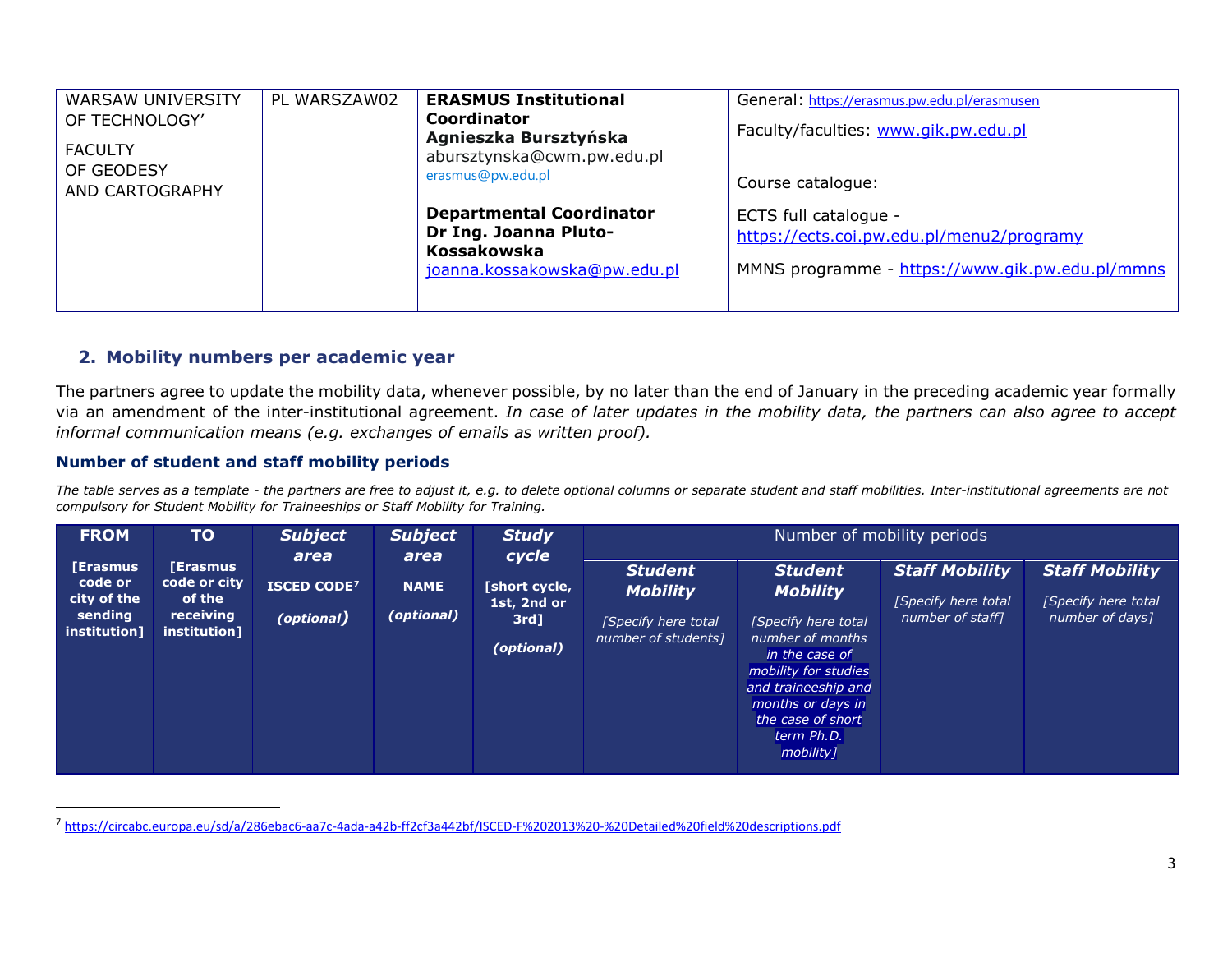| CZ<br><b>PL</b><br>PRAHA07<br>2   | WARSZAW0      | 0532<br>Earth<br>sciences                     | 1, 2                                          | Student mobility for<br>studies:<br>$\overline{2}$ | Student mobility for<br>studies:<br>10                     | Staff mobility for<br>teaching:<br>1                             | Staff mobility for<br>teaching:<br>5 |                                                |
|-----------------------------------|---------------|-----------------------------------------------|-----------------------------------------------|----------------------------------------------------|------------------------------------------------------------|------------------------------------------------------------------|--------------------------------------|------------------------------------------------|
|                                   |               |                                               |                                               |                                                    | Student mobility for<br>traineeship:<br>1                  | Student mobility for<br>traineeship:<br>6                        | Staff mobility for<br>training:<br>0 | Staff mobility for<br>training:<br>$\mathbf 0$ |
|                                   |               | 0532                                          | Earth<br>sciences                             | 3                                                  | Student mobility for<br>short term Ph.D.<br>mobility:<br>1 | Student mobility for<br>short term Ph.D.<br>mobility:<br>30 days |                                      |                                                |
| PL<br>CZ PRAHA07<br>WARSZAW0<br>2 | $07.6$ [4436] | Geodesy,<br>Cartography,<br>Remote<br>sensing | $\overline{1, 2}$                             | Student mobility for<br>studies:<br>2              | Student mobility for<br>studies:<br>10                     | Staff mobility for<br>teaching:<br>1                             | Staff mobility for<br>teaching:<br>5 |                                                |
|                                   |               |                                               |                                               |                                                    | Student mobility for<br>traineeship:<br>1                  | Student mobility for<br>traineeship:<br>$\boldsymbol{6}$         | Staff mobility for<br>training:<br>0 | Staff mobility for<br>training:<br>0           |
|                                   |               | 07.6 [4436]                                   | Geodesy,<br>Cartography,<br>Remote<br>sensing | 3                                                  | Student mobility for<br>short term Ph.D.<br>mobility:<br>1 | Student mobility for<br>short term Ph.D.<br>mobility:<br>30 days |                                      |                                                |

# **Optional additional information**

e.g. blended mobility, traineeships, staff training etc.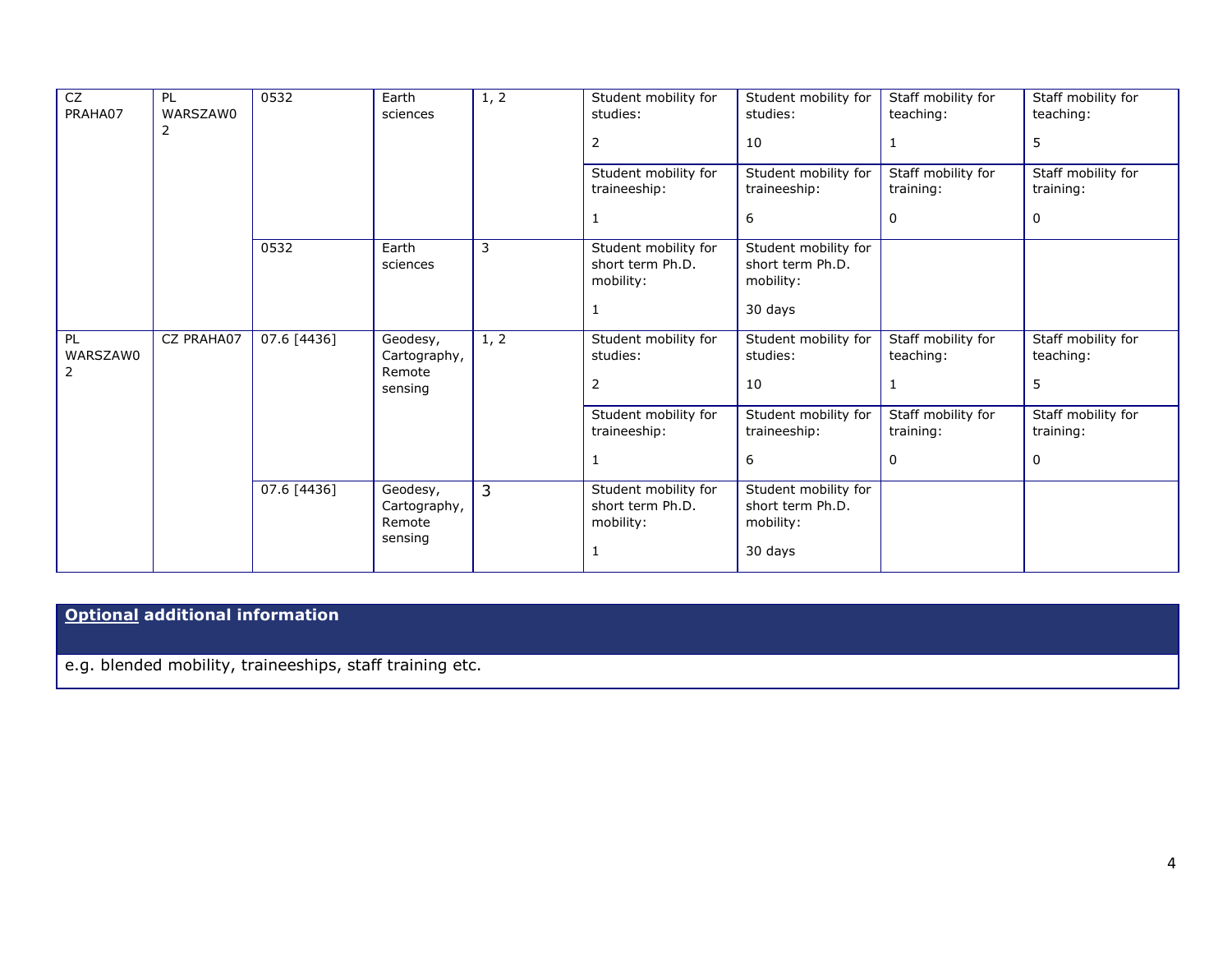# <span id="page-4-0"></span>**3. Recommended language skills**

The sending institution, following agreement with the receiving institution, is responsible for providing support to its nominated candidates so that they can have the recommended language skills<sup>8</sup> at the start of the mobility period (see also section 5 "Preparation and Support").

*The table serves as a template - the partners are free to adjust it, e.g. to separate requirements for students and staff.* 

| <b>Receiving</b><br>institution  | <b>Subject</b><br>area                                   | Language<br><b>of</b> | Language<br><b>of</b> |                                                                                                | <b>Recommended level</b>                                                                                  |
|----------------------------------|----------------------------------------------------------|-----------------------|-----------------------|------------------------------------------------------------------------------------------------|-----------------------------------------------------------------------------------------------------------|
| <b>[Erasmus code</b><br>or city] | (Optional)                                               | instruction 1         | instruction 2         | <b>Student Mobility</b><br>[Minimum recommended level in at<br>least one of the languages: B1] | <b>Staff Mobility</b><br>[Minimum recommended level in at least one of<br>the languages for teaching: B2] |
| CZ PRAHA07                       |                                                          | English               | Czech                 | B2 in English, B1 in Czech                                                                     | B2 in English, B1 in Czech                                                                                |
| PL<br>WARSZAW02                  | All courses                                              | Polish                | English               | B1 Polish<br>$B2$ English –<br>English friendly courses                                        | C1 English or Polish                                                                                      |
|                                  | Mobile<br>Mapping and<br>Navigation<br>Systems<br>course | English               |                       | <b>B2 English</b>                                                                              |                                                                                                           |

For more details on the language of instruction recommendations, see the course catalogue of each institution. The links to the course catalogue are provided in the first section*.*

### **4. Partnership arrangements: fees and organisational support funds**

In accordance with the Erasmus Charter for Higher Education, partners commit to charge no additional fees to students:

• In connection with the organisation or administration of their Erasmus+ mobility period. Any violation to this rule by the partners shall

<sup>&</sup>lt;sup>8</sup> For an easier and consistent understanding of language requirements, it is recommended to use the Common European Framework of Reference for Languages (CEFR): <http://europass.cedefop.europa.eu/en/resources/european-language-levels-cefr>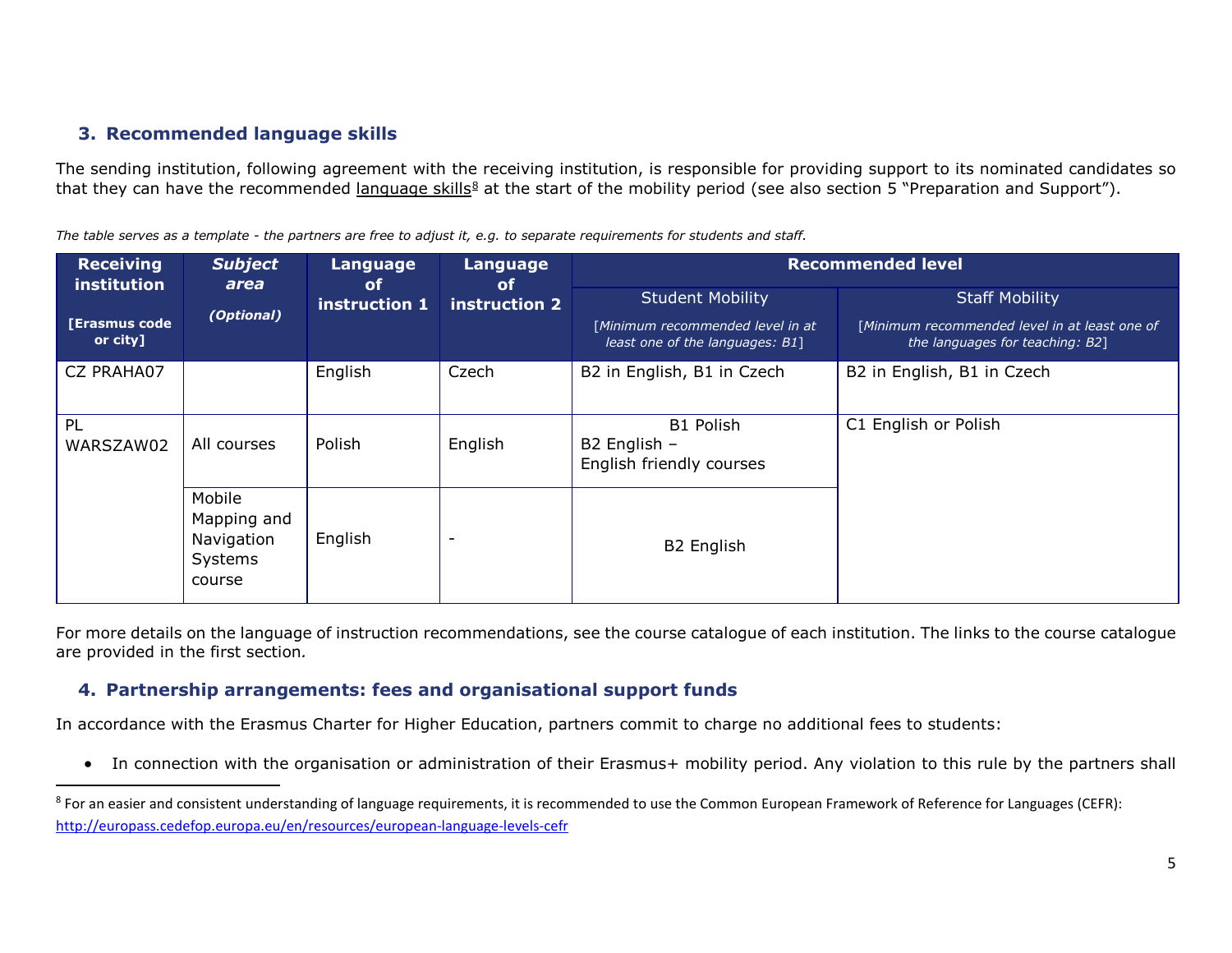be brought to the attention of the National Agency and may lead to the termination of the participation in the project linked to this interinstitutional agreement, if no corrective measures are taken.

• For tuition, registration, examinations or access to laboratory and library facilities. Nevertheless, they may be charged small fees on the same basis as local students for costs such as insurance, student unions and the use of miscellaneous material.

#### **Partnership arrangements: Organisational Support use and repartition**

*This section is applicable only for KA171. Repartition of the granted Organisational Support between the partners is strongly recommended, but not mandatory.*

Partners agree on the following use and repartition of organisational support funds including a list of objectives that both partners consider a priority:

| <b>OS Use and Repartition</b>                        | <b>Priority Objectives</b> |
|------------------------------------------------------|----------------------------|
| To be filled in only if the BA is used for<br>KA171. |                            |
|                                                      |                            |
|                                                      |                            |

#### **5. Outreach and Selection of participants: calendar, application procedure and requirements**

- Partners commit to doing outreach to participants with fewer opportunities to encourage their participation in the Programme and, where needed, agree on a common strategy to meet indicative inclusion targets.
- Partners commit to running selection procedures for mobility activities that are fair, transparent and documented, ensuring equal opportunities to participants eligible for mobility. The calls for applications must be public and an appeal procedure must be in place. Under no circumstances, shall applicants and selected participants incur any costs during application and selection procedures.
- In the case of student mobility, partners will ensure that other elements beyond academic merit are taken into account to ensure participation of students with fewer opportunities. Selection criteria and procedures must be clearly communicated in the call for applications.

Applications/information on nominated students must reach the receiving institution by: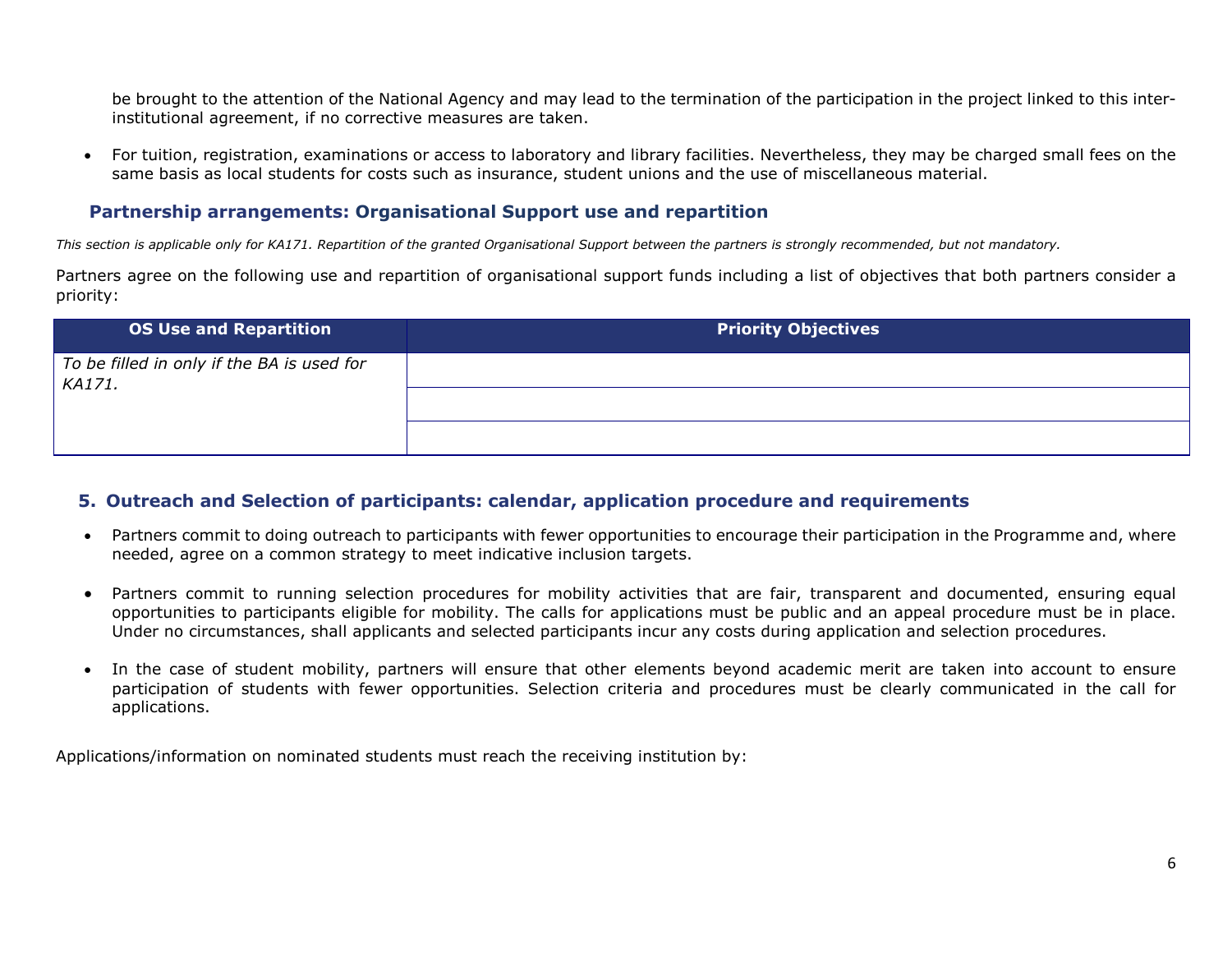<span id="page-6-0"></span>

| <b>Receiving institution</b><br>[Erasmus code or city] | <b>Term duration</b>                                                                                                 | Deadline <sup>9</sup>                                                                                           |
|--------------------------------------------------------|----------------------------------------------------------------------------------------------------------------------|-----------------------------------------------------------------------------------------------------------------|
| CZ PRAHA07                                             | <b>Winter Semester:</b> from the end of September /<br>beginning of October to the middle of February                | Nomination and application deadline<br>for winter semester and full year:                                       |
|                                                        | <b>Summer Semester:</b> from the middle of February                                                                  | 15 <sup>th</sup> June (visa students: 31 <sup>st</sup> May)                                                     |
|                                                        | to the end of June                                                                                                   | Nomination and application deadline<br>for summer semester:                                                     |
|                                                        |                                                                                                                      | 31 <sup>st</sup> October (visa students: 15 <sup>th</sup> October)                                              |
| PL WARSZAW02                                           | Winter Term: from 1 <sup>st</sup> of October to mid-February<br>Spring Term: from mid-February to the end of<br>June | Application (nomination) deadline for<br>winter semester and full year:<br>$30th$ May (15 <sup>th</sup> of May) |
|                                                        |                                                                                                                      | Application (nomination) deadline for<br>summer semester:                                                       |
|                                                        |                                                                                                                      | 30 <sup>st</sup> November (15 <sup>th</sup> of November)                                                        |

The receiving institution will send its decision within [x] weeks and no later than 5 weeks.

The partners commit to have a fair, transparent, coherent and documented application and selection procedure outlined in their respective websites and regularly updated, together with the contact details of the relevant department:

| <b>Application procedure</b>                           |                                                                   |                               |
|--------------------------------------------------------|-------------------------------------------------------------------|-------------------------------|
| <b>Receiving Institution</b><br>[Erasmus code or city] | <b>Contact details</b><br>(email, phone)                          | Website for information       |
| CZ PRAHA07                                             | Central level: Rectorate, European Office,<br>erasmus@ruk.cuni.cz | https://cuni.cz/UKEN-362.html |

<sup>&</sup>lt;sup>9</sup> Please specify the deadline for each semester and, if necessary, adapt to a trimester system.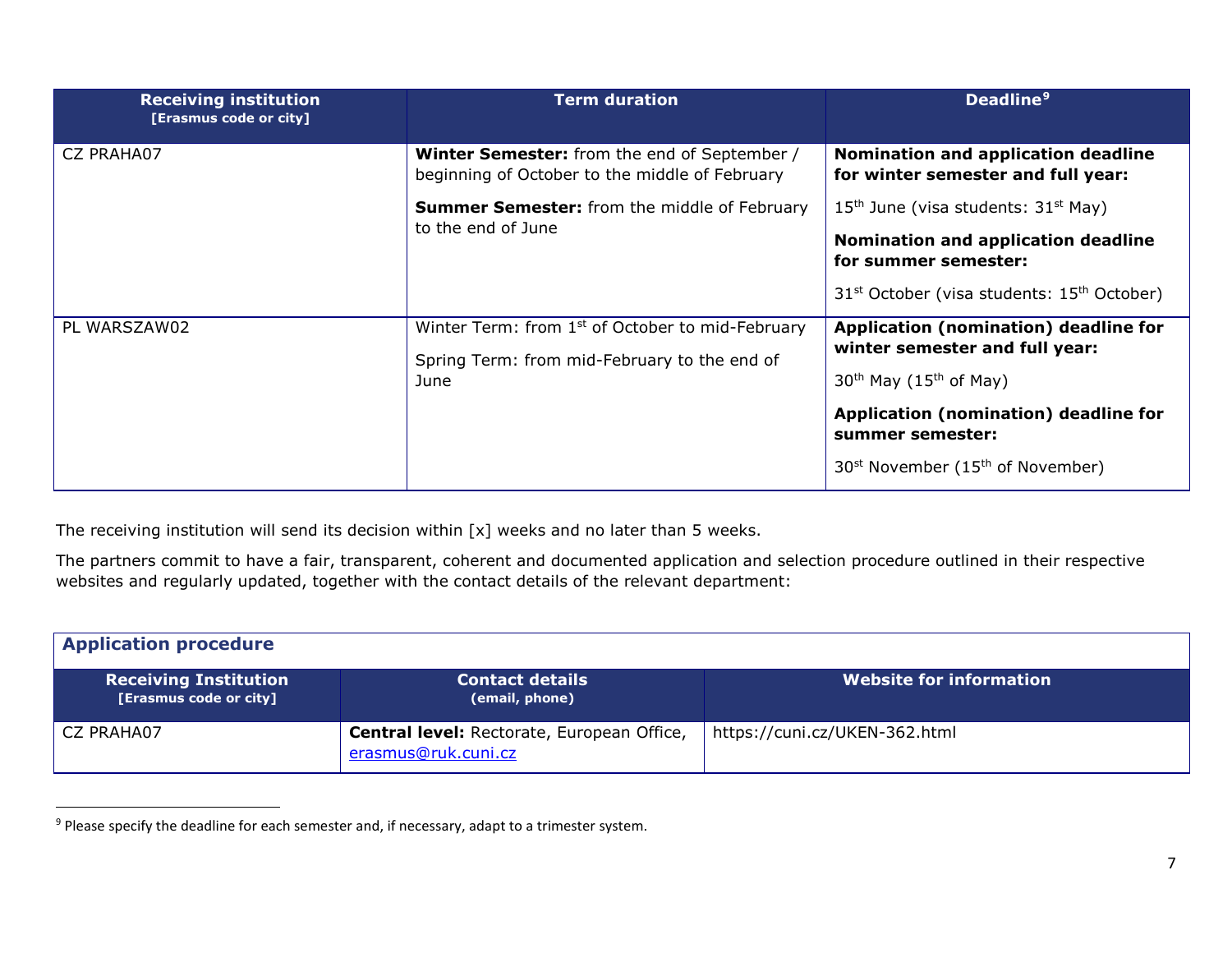<span id="page-7-0"></span>

|              | <b>Faculty level:</b> Erasmus Office,<br>erasmus@natur.cuni.cz                                                                                            |                                                                        |
|--------------|-----------------------------------------------------------------------------------------------------------------------------------------------------------|------------------------------------------------------------------------|
| PL WARSZAW02 | For application at the Central level:<br>erasmus@pw.edu.pl<br>For nomination at the Faculty level:<br>Erasmus Coordinator<br>Joanna.kossakowska@pw.edu.pl | https://erasmus.pw.edu.pl/erasmusen/Incoming-<br>Students/How-to-apply |

# **Selection criteria**

*To be filled in only if the BA is used for KA171.*

*Please sum up in this table the selection criteria. This is a non-exhaustive list – partners are invited to agree on the eventual list of selection criteria.*

| <b>Requirement</b>               | <b>Details</b>                                                                  | <b>Website for information (optional)</b>                |
|----------------------------------|---------------------------------------------------------------------------------|----------------------------------------------------------|
|                                  |                                                                                 |                                                          |
| Academic requirements            | Number of ECTS credits (or equivalent) already                                  | CZ PRAHA07: https://cuni.cz/UKEN-362.html                |
|                                  | completed / current level of completion of studies<br>Subject area (ISCED code) | PL WARSZAW02: minimum 60 ECTS is required in application |
|                                  | <b>EQF</b> level                                                                |                                                          |
| <b>CV</b>                        |                                                                                 | PL WARSZAW02: not required                               |
| <b>Motivation letter</b>         |                                                                                 | PL WARSZAW02: not required                               |
| Inclusion measures <sup>10</sup> | Targeted categories of participants with fewer                                  |                                                          |
|                                  | opportunities (see Erasmus+ Programme Guide)                                    |                                                          |
|                                  | To further enhance the inclusion dimension of KA171,                            |                                                          |
|                                  | partners are encouraged to discuss indicative targets                           |                                                          |
|                                  | during selection process.                                                       |                                                          |

 <sup>10</sup> You may find the implementation guidelines of the **Erasmus+ and European Solidarity Corps Inclusion and Diversity Strategy** here: [https://ec.europa.eu/programmes/erasmus-plus/resources/implementation-guidelines-erasmus-and-european-solidarity-corps-inclusion-and-diversity\\_en](https://ec.europa.eu/programmes/erasmus-plus/resources/implementation-guidelines-erasmus-and-european-solidarity-corps-inclusion-and-diversity_en)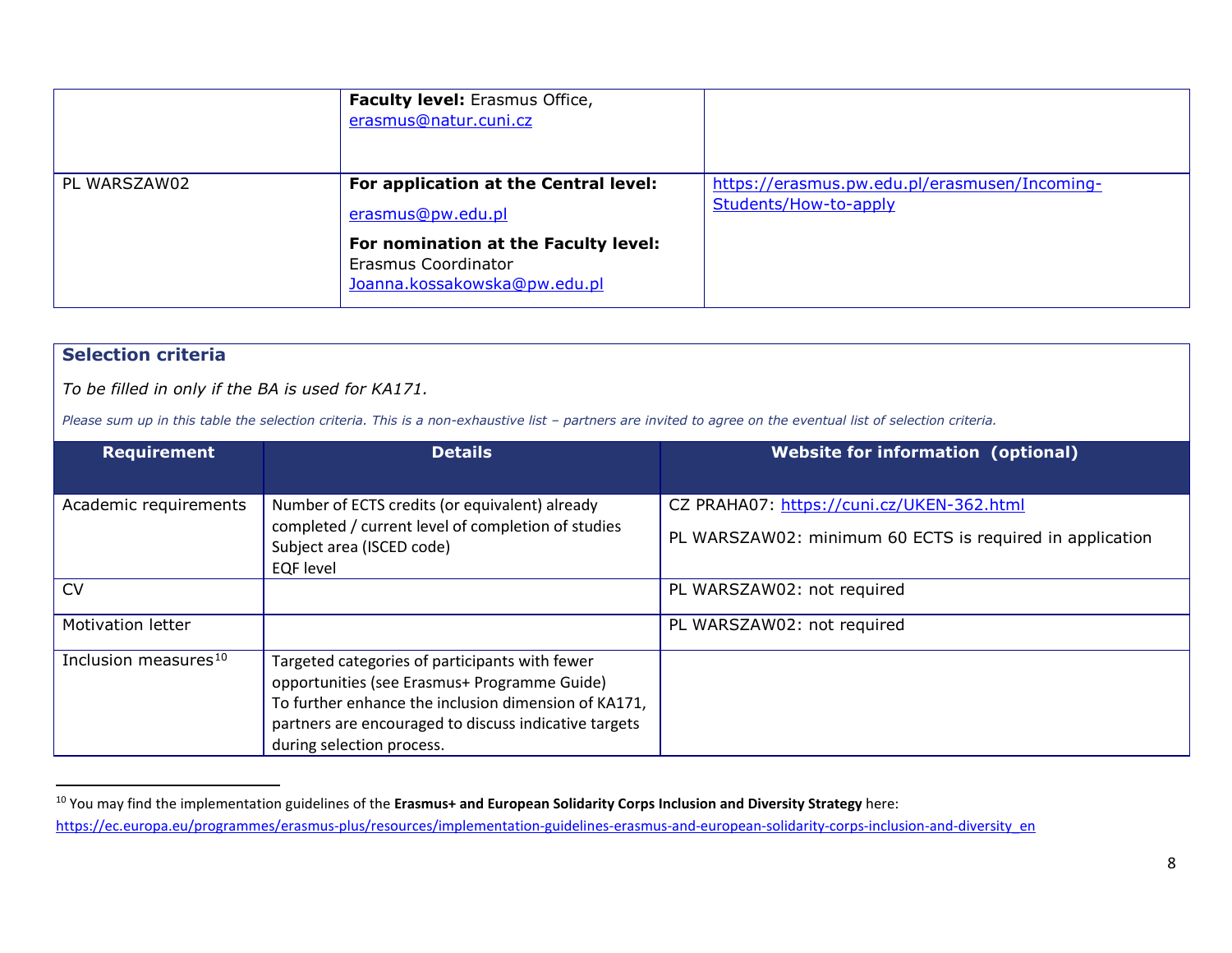<span id="page-8-0"></span>

| Other | $60$ ECTS<br>WARSZAW02:<br>DI<br>Transcript of Records with min. |
|-------|------------------------------------------------------------------|
|       |                                                                  |

### **6. Preparation and support**

The Higher Education Institution(s) in a Member State or associated third country commit(s) to:

- Ensure that students are aware of their rights and obligations as defined in the *[Erasmus Student Charter](https://ec.europa.eu/programmes/erasmus-plus/resources/documents/applicants/student-charter_en)[11](#page-8-0).*
- Arrange travels or provide a pre-financing of the grant to **reduce the costs that participants need to cover upfront**, to the extent possible.

All involved Higher Education Institutions commit to the following preparation and support measures. Information and assistance can be provided by the contact points and information sources in the table below:

- The receiving institution will guide incoming mobile participants in finding **accommodation**, according to the requirements of the Erasmus Charter for Higher Education. It is considered best practice to use the individual grant to pay for the deposit of dormitories.
- Ensure that outgoing mobile participants are well prepared for their activities abroad, including blended mobility, by undertaking activities to achieve the necessary level of **linguistic proficiency** and develop their **intercultural competences**.
- Provide assistance related to obtaining **visas**, when required, for incoming and outgoing mobile participants, according to the requirements of the Erasmus Charter for Higher Education and, if needed, use project funds in the most inclusive way to cover related costs partially or in full.
- Provide assistance related to obtaining **insurance**, when required, for incoming and outgoing mobile participants, according to the requirements of the Erasmus Charter for Higher Education and use project funds in the most inclusive way to cover related costs partially or in full. The receiving institution will inform mobile participants of cases in which insurance cover is not automatically provided.
- The receiving institution will inform about the existence of relevant infrastructure and provide support to incoming **participants with fewer opportunities**.
- Provide **appropriate mentoring and support arrangements** for mobile participants, including for those pursuing blended mobility, as well as **integrate incoming mobile participants** into the wider student community and in the Institution's everyday life.
- Provide participants with their **grant as soon as possible before departure (KA131) or upon arrival (KA171)**, including if necessary a first payment using cash, check or similar to avoid delays linked to opening a bank account.

<sup>&</sup>lt;sup>11</sup> The Erasmus Student Charter is available here: [https://ec.europa.eu/programmes/erasmus-plus/resources/documents/applicants/student-charter\\_en](https://ec.europa.eu/programmes/erasmus-plus/resources/documents/applicants/student-charter_en)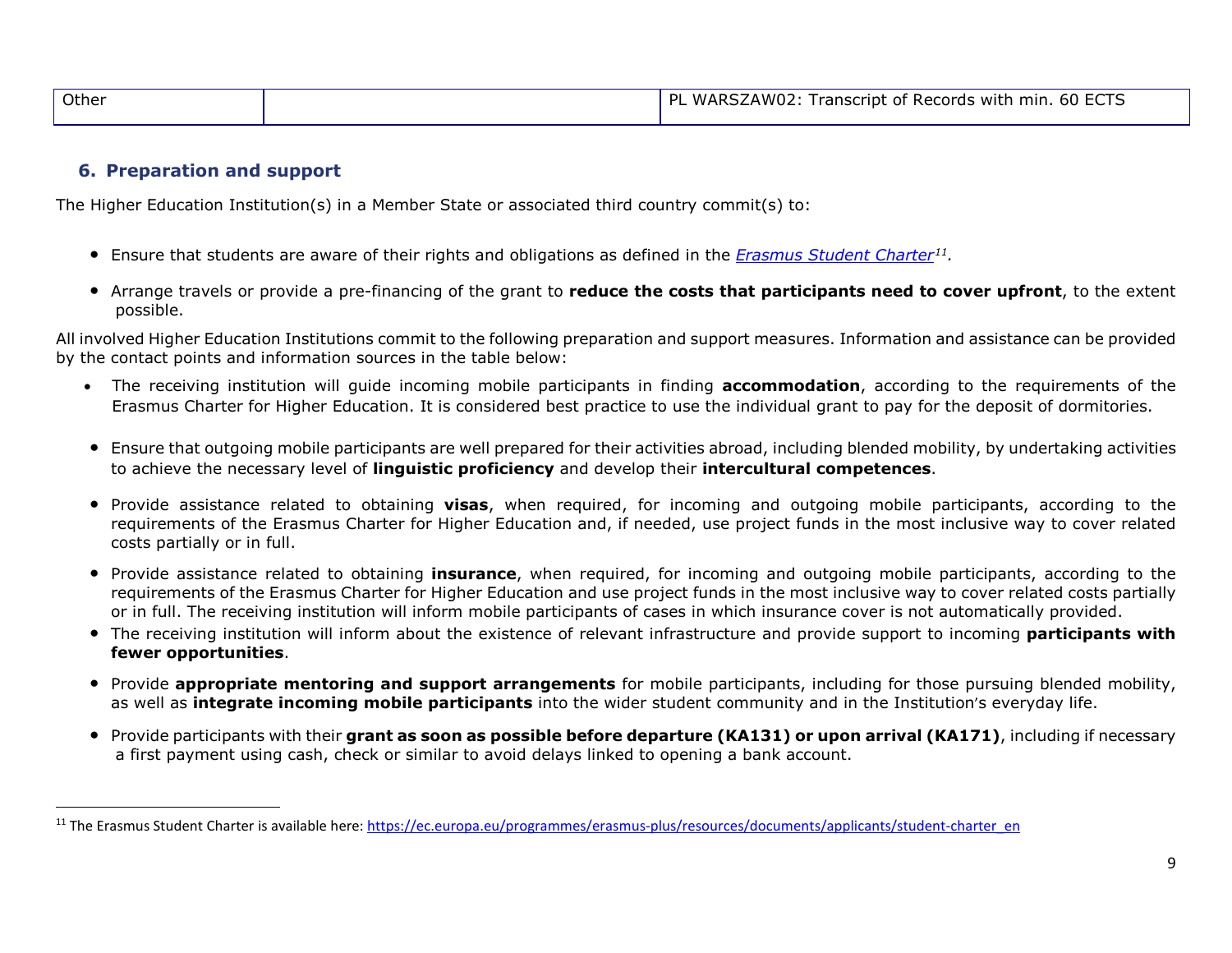• The institutions commit to encourage participants to act as **ambassadors of the Erasmus+ Programme** and share their mobility experience, e.g. by providing information about the existence of Erasmus+ alumni networks, inviting former participants in promotion activities, etc.

*The table serves as a template - the partners are free to adjust it, e.g. to add more measures, to replicate per partner HEI etc.* 

| <b>Preparatory &amp;</b><br><b>Support Measures</b> | <b>Institution</b><br><b>[Erasmus</b><br>code or city] | <b>Contact details</b><br>(email, phone)                    | <b>Website for information &amp; arrangements</b>                                                                                 |
|-----------------------------------------------------|--------------------------------------------------------|-------------------------------------------------------------|-----------------------------------------------------------------------------------------------------------------------------------|
| Accommodation                                       | <b>CZ PRAHA07</b>                                      | Charles University, European Office,<br>erasmus@ruk.cuni.cz | https://cuni.cz/UKEN-365.html                                                                                                     |
| Language Support                                    |                                                        |                                                             | https://cuni.cz/UKEN-364.html                                                                                                     |
| Visa                                                |                                                        |                                                             | https://cuni.cz/UKEN-366.html                                                                                                     |
| Insurance                                           |                                                        |                                                             | https://cuni.cz/UKEN-366.html                                                                                                     |
| Inclusion of                                        |                                                        |                                                             | https://cuni.cz/UKEN-370.html                                                                                                     |
| participants with<br>fewer opportunities            |                                                        |                                                             | e.g. available infrastructure for:                                                                                                |
|                                                     |                                                        |                                                             | Reduced mobility or hearing/visual impairments,                                                                                   |
|                                                     |                                                        |                                                             | students/staff with children, etc.                                                                                                |
| Mentoring                                           |                                                        |                                                             | Students are to contact their Erasmus faculty coordinator to<br>receive information on available mentoring services at their      |
|                                                     |                                                        |                                                             | host faculty.                                                                                                                     |
|                                                     |                                                        |                                                             | https://cuni.cz/UKEN-199.html                                                                                                     |
| Grant payments                                      |                                                        |                                                             | Students are to contact the coordinator in the European Office<br>of Charles University to receive information on grant payments. |
|                                                     |                                                        |                                                             | https://cuni.cz/UKEN-199.html                                                                                                     |
| Alumni information                                  |                                                        |                                                             | https://cuni.cz/UKEN-9.html                                                                                                       |

| <b>Preparatory &amp;</b><br><b>Support Measures</b> | <b>Institution</b><br>、「Erasmus code \<br>or city] | <b>Contact details</b><br>(email, phone) | Website for information & arrangements |
|-----------------------------------------------------|----------------------------------------------------|------------------------------------------|----------------------------------------|
|-----------------------------------------------------|----------------------------------------------------|------------------------------------------|----------------------------------------|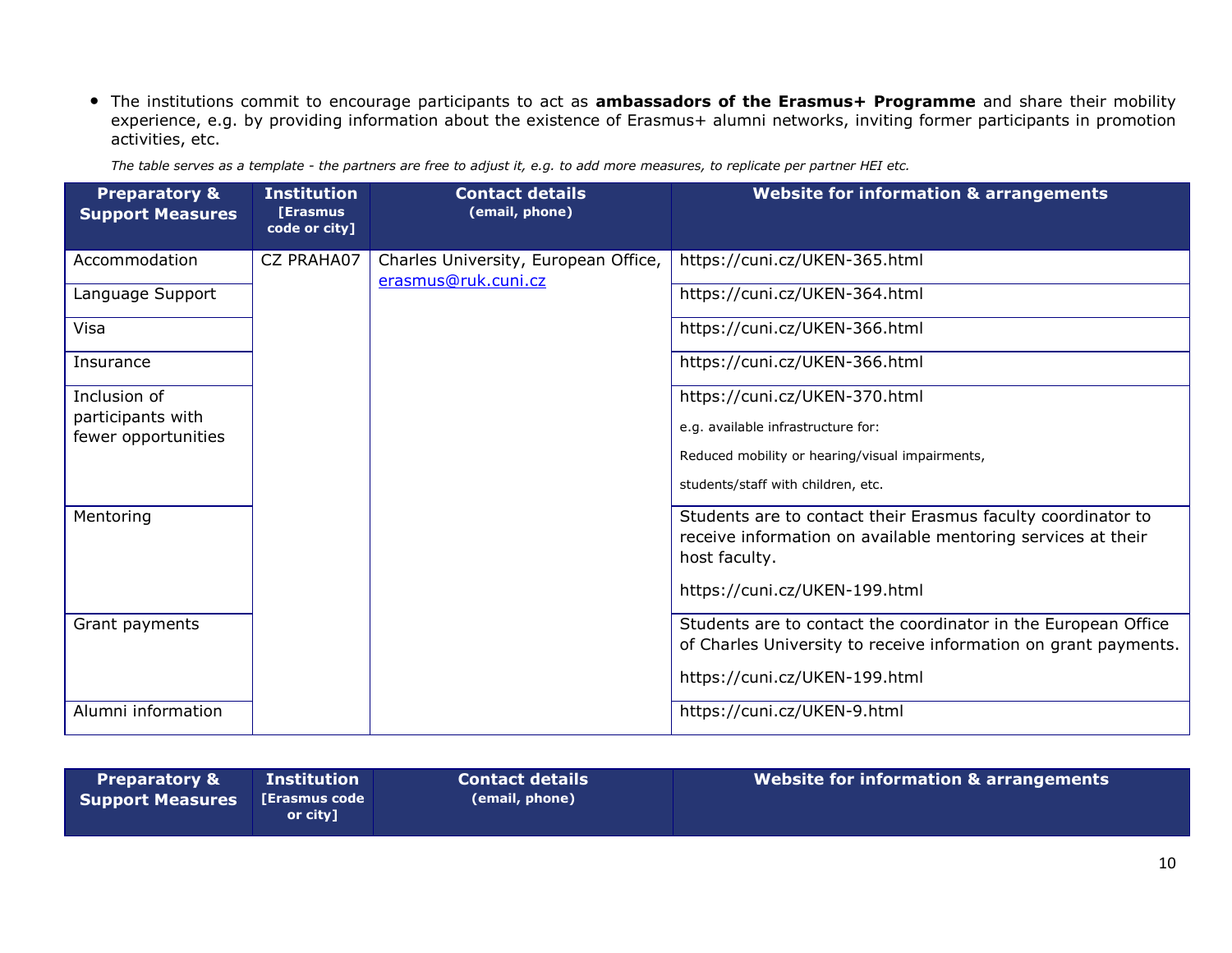| Accommodation       | PL<br>WARSZAW02 | erasmus@pw.edu.pl | https://sspw.pl/en/enkwaterunek/                |
|---------------------|-----------------|-------------------|-------------------------------------------------|
| Language Support    |                 |                   |                                                 |
| Visa                |                 |                   | https://www.students.pw.edu.pl/                 |
| Insurance           |                 |                   | https://www.students.pw.edu.pl/                 |
| Inclusion of        |                 |                   | e.g. available infrastructure for:              |
| participants with   |                 |                   | Reduced mobility or hearing/visual impairments, |
| fewer opportunities |                 |                   | students/staff with children, etc.              |
| Mentoring           |                 |                   | https://erasmus.pw.edu.pl/erasmusen/Incoming-   |
|                     |                 |                   | Students/Erasmus-Student-Network-ESN            |
| Grant payments      |                 |                   | https://erasmus.pw.edu.pl/erasmusen             |
| Alumni information  |                 |                   | https://erasmus.pw.edu.pl/erasmusen             |

# **7. Recognition**

Institutions commit to:

• Ensure recognition for activities satisfactorily completed. *[Please specify the recognition tools that will be used, e.[g. the European](https://ec.europa.eu/education/resources-and-tools/european-credit-transfer-and-accumulation-system-ects_en)  [Credit Transfer and Accumulation System.](https://ec.europa.eu/education/resources-and-tools/european-credit-transfer-and-accumulation-system-ects_en)]*

CZ PRAHA07: *European Credit Transfer System*

PL WARSZAW02: *European Credit Transfer System*

- Ensure that student and staff mobility for education or training purposes is based on a learning agreement for students and a mobility agreement for staff validated in advance between the sending and receiving institutions or non-academic organisations and the mobile participants.
- Accept all activities indicated in the learning agreement, or according to the learning outcomes of the modules completed abroad, as automatically counting towards the degree, provided these have been satisfactorily completed by the mobile student.
- Partners commit to taking measures to ensure recognition of student and staff mobility upon their return, including:
	- o Providing incoming mobile students and their sending institutions with free-of-charge transcripts. The documents must be in English or in the language of the sending institution and containing a full, accurate and timely record of the achievements at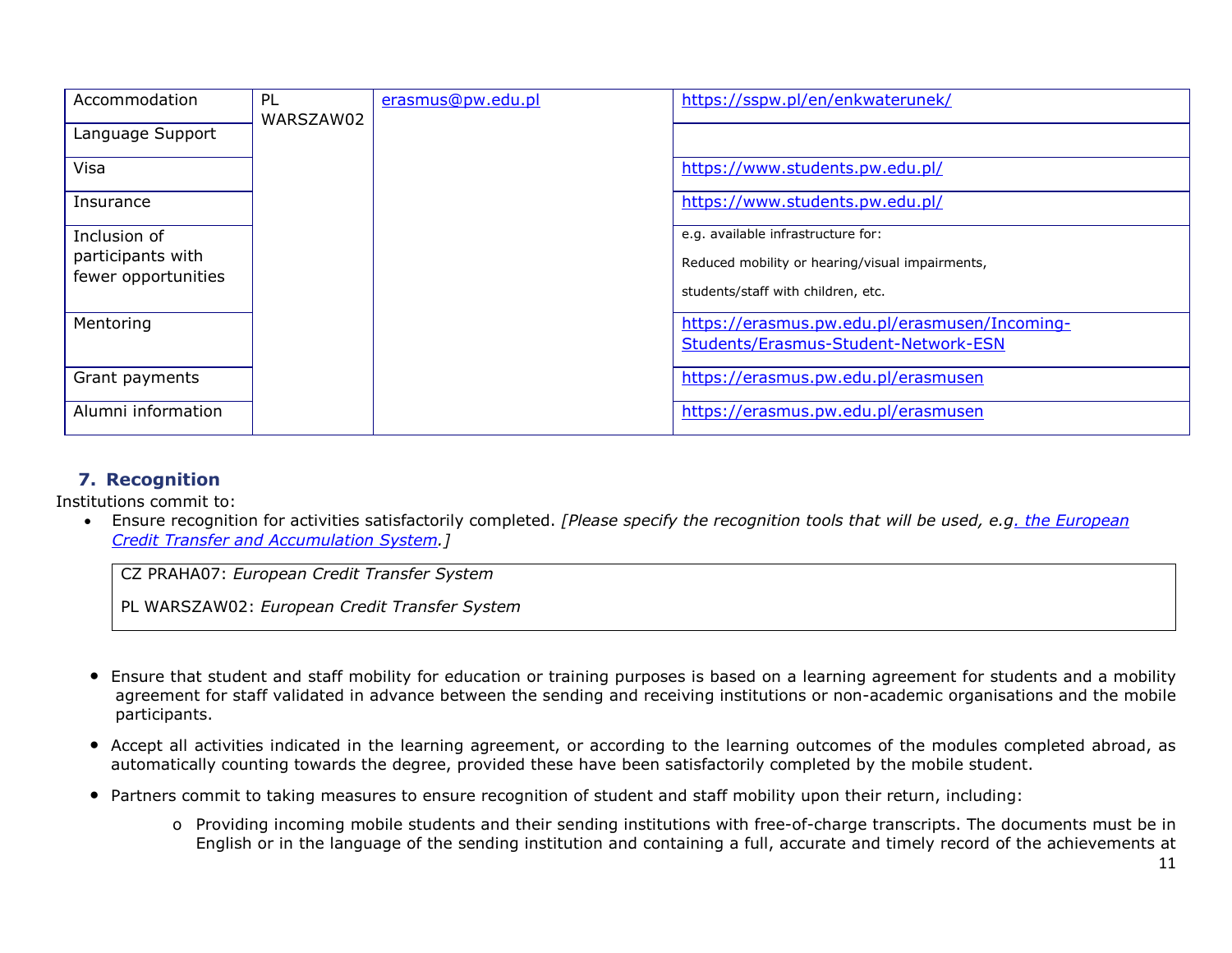<span id="page-11-0"></span>the end of the mobility period.

- o A Transcript of Records will be issued by the receiving institution no later than 5 weeks after the assessment period has finished at the receiving HEI. [*it should normally not exceed five weeks according to the Erasmus Charter for Higher Education guidelines]* Students do not need to make any special requests to receive their ToR at Charles University, it will be issued automatically.
- o Providing staff with a certificate for the activities completed. It is recommended to issue a certificate towards the end of the mobility period.

# **8. Grading systems of the institutions**

It is recommended that receiving institutions provide the statistical distribution of grades or make the information available through [EGRACONS](http://egracons.eu/) according to the descriptions in the **ECTS** users' quide<sup>12</sup>. The table will facilitate the interpretation of each grade awarded to students and will facilitate the credit transfer by the sending institution.

| <b>Institution</b><br>[Erasmus code or city] | <b>EGRACONS</b><br>[If applicable] | <b>Website for information</b> |
|----------------------------------------------|------------------------------------|--------------------------------|
| CZ PRAHA07                                   | in preparation                     |                                |
| PL WARSZAW02                                 | As in the below table              |                                |

| Local Grade PL WARSZAW02      |     | <b>ECTS</b><br>Grade | <b>Definition</b>       |
|-------------------------------|-----|----------------------|-------------------------|
| Bardzo dobry (pięć)           |     | $A/A+$               | <b>EXCELENT</b>         |
| Dobry plus (cztery i pół)     | 4.5 | B                    | <b>VERY GOOD</b>        |
| Dobry (cztery)                | 4.0 |                      | GOOD                    |
| Dostateczny plus (trzy i pół) | 3.5 | D                    | SATISFACTORY/SUFFICIENT |
| Dostateczny (trzy)            | 3.0 |                      | <b>PASS</b>             |
| Niedostateczny (dwa)<br>2.0   |     | F/FX                 | FAIL                    |

<sup>&</sup>lt;sup>12</sup> The ECTS user's guide is available here: https://ec.europa.eu/education/resources-and-tools/document-library/ects-users-guide\_en